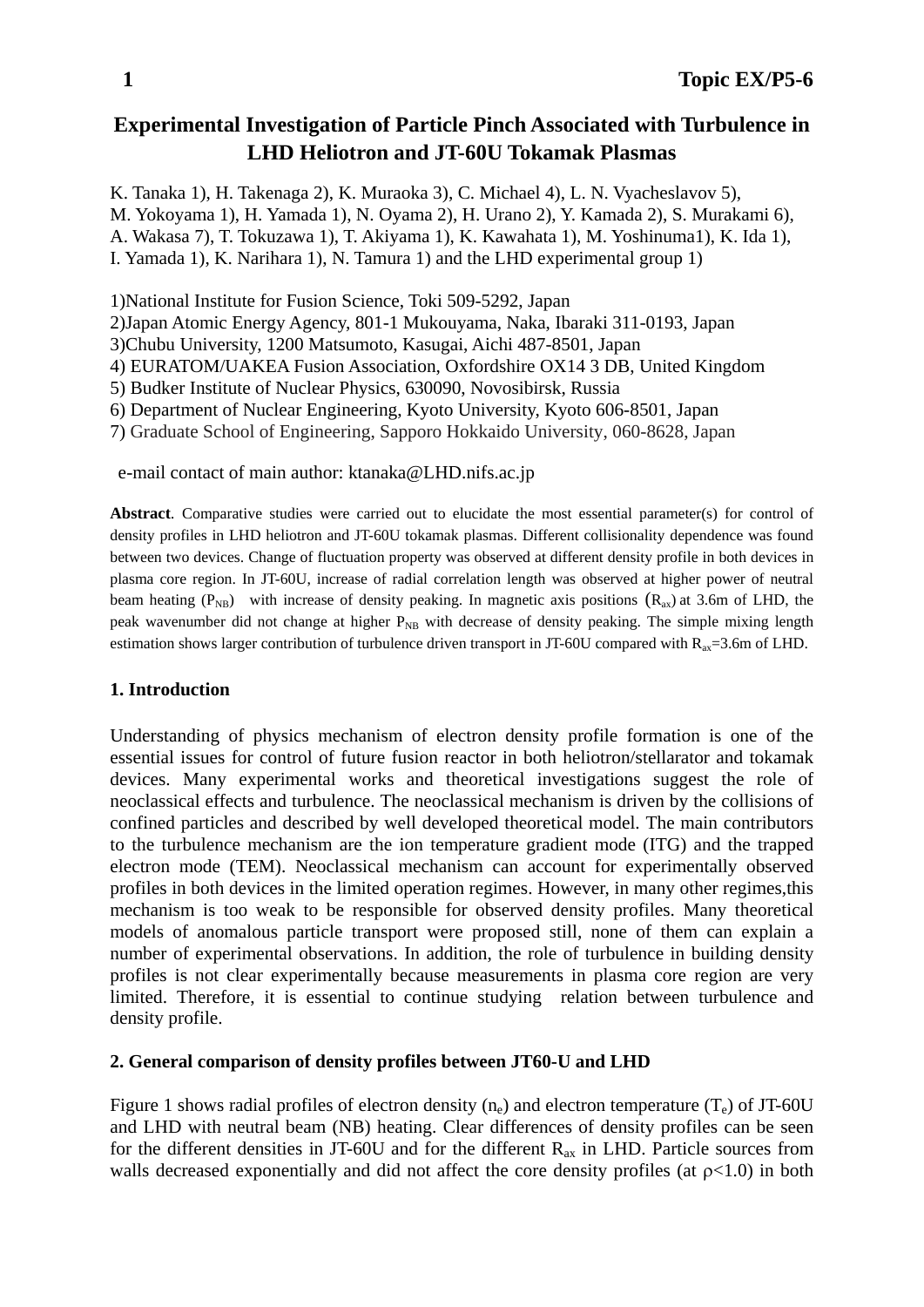# **2 Topic EX/P5-6**





*Fig. 1 (a), (c)*  $n_e$ *, and (b),(d)*  $T_e$  *profiles. (a) and (b) from JT-60U, and (c) and (d) from LHD. Here, plasmas in low and high density plasmas in JT-60U, and those at Rax=3.5m and Rax=3.6m in LHD are compared.* 

*Fig.2 Dependence of the density peaking factor on* ν*b\** 

devices. In JT-60U, the central particle source was changed by a factor three by the combination of NB and electron cyclotron heating powers. However, the density peaking factor did not change [1]. In LHD, central particle fueling increased by a factor eight with an increase of NB powers at  $R_{ax} = 3.6$  m, resulting in the changes density profiles from peaked to hollow although NB fueling supplied particles more to the core than to the edge [2] Carbon impurity profiles did not change in both devices, indicating that impurity accumulation did not affect density profiles. These suggest the changes of density profiles to be not due to the difference of particle fueling, but due to the difference of transport in both devices. In JT-60U, the contribution of the neoclassical Ware pinch was negligible, thus requiring to invoke an anomalous inwardly directed pinch. As shown in Figs. 1 (a) and (b), the density profile in JT-60U is more peaked at a low value of  $n_e$  and/or a high value of  $T_e$ . This fact may indicate an anomalous inward pinch being larger with decreasing collisionality. In LHD, neoclassical transport is minimized by reducing the effective helical ripple at around  $R_{ax} = 3.5-3.6$  m [3] and has almost the same value for both positions. Therefore, the observed difference of density profiles is due to different contribution of anomalous transport for  $R_{ax} = 3.5$  m and 3.6 m.

Figure 2 shows the dependence of density peaking factors on an electron-ion collision frequency normalized by the trapped electron bounce frequency ( $v^*$ <sub>b</sub>). The density peaking factor was defined as the ratio of the density at  $p=0.2$  against the volume averaged density and  $v^*$ <sub>b</sub> was estimated at  $p=0.5$ . As shown in Fig. 2, density peaking factors increased with decreasing  $v^*$  in JT-60U. The origin of density peaking in tokamaks is theoretically suggested as due to the turbulence-driven inward pinch, resulting in the increase of the density peaking factor with decreasing collisionality [4]. In LHD at  $R_{ax}=3.5$  m, density peaking factors moderately increased with decreasing  $v^*$  as well and only peaked density profiles were observed. On the other hand, a different  $v^*$ <sub>b</sub> dependence was observed at 3.6 m where density peaking factors decreased with decreasing  $v^*$ . Particle convection velocities for  $R_{ax} = 3.6$  m, which were estimated using a density-modulation experiment [2], were outwardly directed and close to neoclassical values at lower collisionality, suggesting that particle transport (thus the observed  $v^*$ <sub>b</sub> dependence shown in Fig. 2) was affected by neoclassical processes.

#### **3. Response of turbulence under change of density profiles in JT-60U**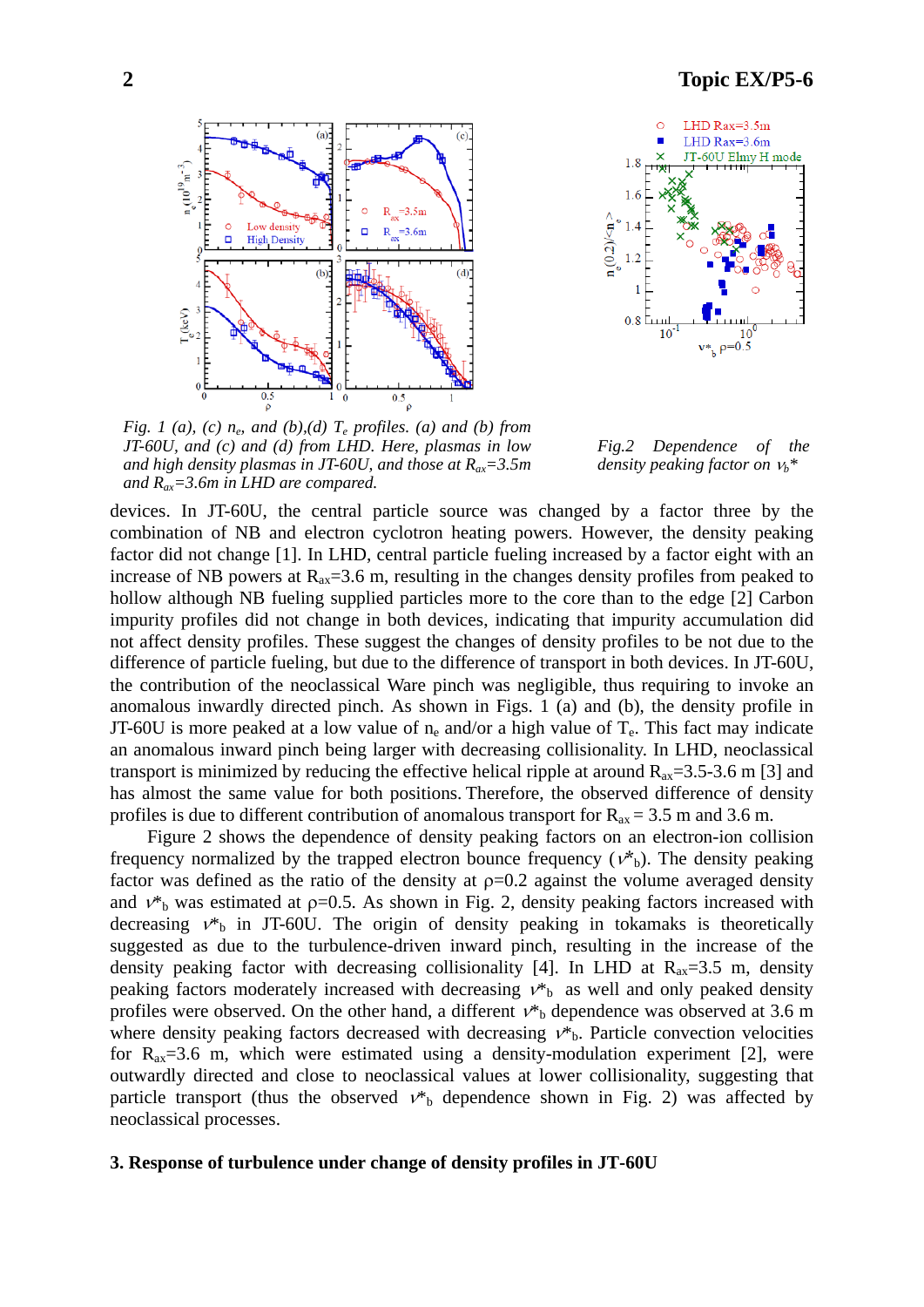Density profile in JT-60U becomes peaked one at lower collisionality as shown in Fig.2. Thus increase of NB power with constant external fueling induce density peaking. Figure 3 and 4 shows such examples in the Elmy H mode discharge similar to the data set of Fig.2. The neutral beam power increases from 7.4 to 12.9MW in time as shown in Fig.3. (a), then, density profile becames slightly peaked as shown in Fig.4 Central line integrated density increases with increase of NB power as shown in Fig.3 (b), however, the increase of beam source is not dominant effect as mentioned in the previous section.

 The characteristic of turbulence was measured by O mode correlation reflectometer [5] employing two close frequencies. One is fixed at 47.3GHz while the other is scanned 42.3-46.8GHz in 6 step in time. Each step is 20ms, then cross correlation of the reflected power was measured in 120msec for the density regimes  $2.23 - 2.78 \times 10^{19}$  m<sup>-3</sup>. The radial correlation length  $(l_c)$  was estimated from radial profile of the coherence like in Fig.5. For the quantitative estimation of  $l_c$ , the radial correlation profile was determined from the exponential fitting function.

Figure 3 (c) shows time history of power spectrum of fixed frequency channel. Frequency spectrum becomes broad after t=10s, when NB power increased suggesting change of turbulence characteristics. In addition,  $l_c$ changed drastically with increase of  $P_{\text{NB}}$ . Clear difference was observed between low and high  $P_{NB}$  as shown in Fig.5. Radial correlation increased with increase of heating power. The change of density scale length  $l_n=(1/n_e \text{ dn}_e/\text{dr})^{-1}$  around cut off position of reflectometer was

**3 Topic EX/P5-6** 



*Fig.3 Time history of (a) NB power, nolmalized beta (*β*n), (b) line integrated density (c)reflected power spectrum and (d)density scale length, radial correlation length in JT-60U.* 



*Fig.4 (a)*  $n_e$  *and (b)*  $T_e$  *profile at high (7.4MW, t=9.442s) and low (12.8MW, t=11.697s)NB power* 

estimated from two channels of YAG Thomson scattering, which were at ρ-0.15 and 0.5. As shown in Fig.3 (d), radial correlation length  $(l<sub>c</sub>)$  increased with decrease of density scale length. Figure 6 shows relation between  $l_n$  and  $l_c$ . Although change of density scale length in Fig.3 and 4 were modest, clear relation between  $l_n$  and  $l_c$  was found. The radial correlation length became longer with decrease of  $l_n$ . This suggests longer  $l_c$  induces higher density peaking.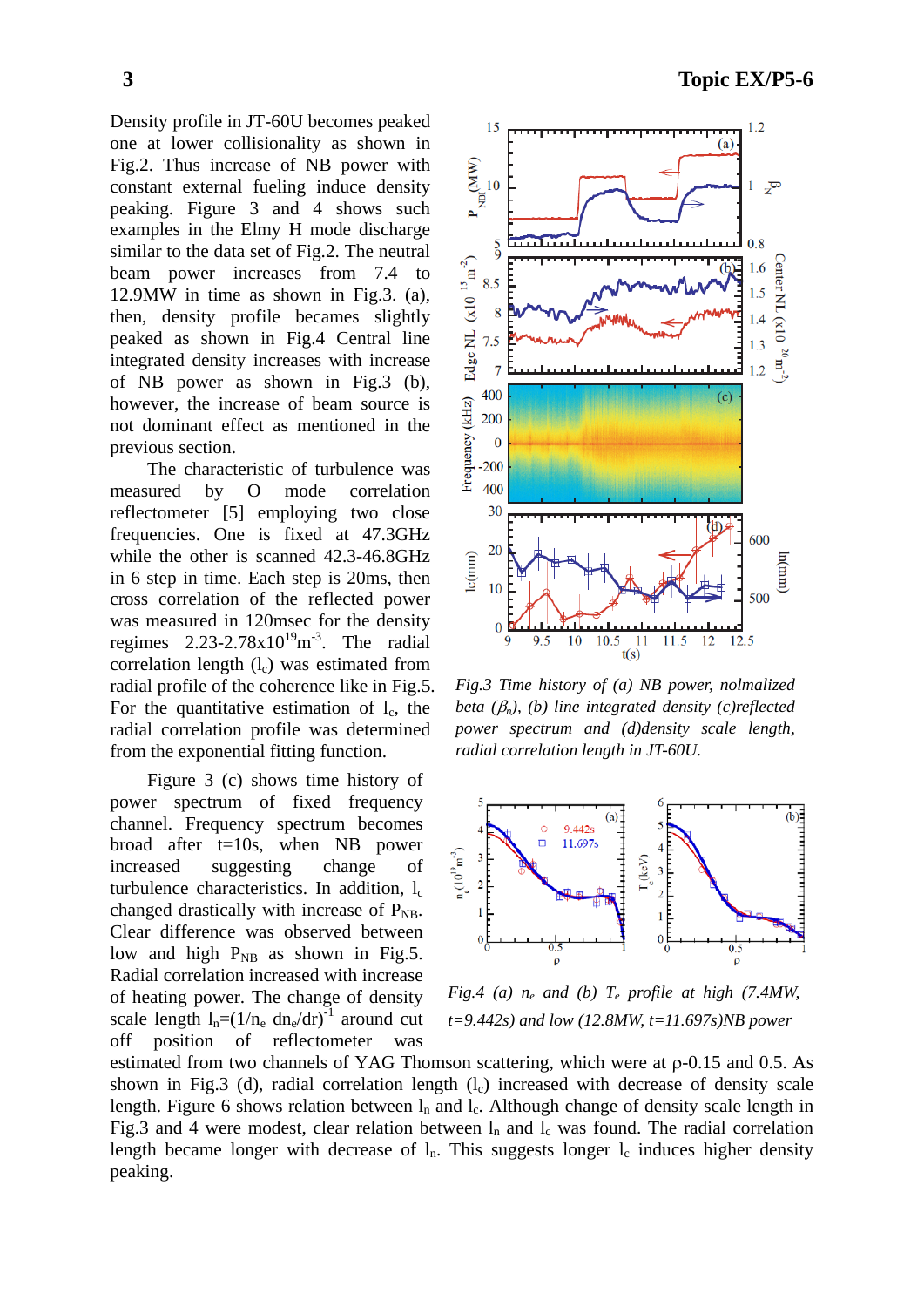

*Fig5 Radial coherence at ρ-0.3 Fig.6 Relation between l<sub>n</sub> and l<sub>c</sub>* 

### **4. Response of turbulence under change of density profiles in LHD**

Change of density profile under temporal scan of  $P_{NB}$  is also observed in LHD. Figure 7 shows temporal behavior of density, temperature and fluctuation behavior. The fluctuation was measured by the two-dimensional phase contrast imaging (2D-PCI)[6]. The measured wavenumber components are poloidally dominated. As shown in Fig.7 (a) and (b), electron density decrease when NB power increases after t=4.1sec. This is opposite response to the one observed in JT-60U. However, it should be noted that there are two important differences between observations in JT-60U and LHD. One is difference of magnetic configuration. As described in Sec.2, collisonality dependence of density peaking factor depends on magnetic configuration. The second difference is power deposition of NBI into plasma components. For the data set of this article in LHD NBI heat predominantly electrons, while in JT-60U main NBI power deposits mainly into ions. The electron heating in LHD is due to the high acceleration voltage (-160keV) of negative ion based neutral beam (N-NB). Especially, when density is low (line averaged density is less than  $-2x10^{19}$ m<sup>-3</sup>), electron temperature is usually higher than ion temperature. As shown in Fig.7 (c),  $T_e(0)/T_i(0)$  increases after t=4.1sec with increase of  $P_{NB}$ . In tokamak gyro-kinetic theory, increase of  $T_e/T_i$  can cause density





*Fig.7 Time history of (a) NB heating power, diamagnetic* β*, (b) line integrated denity. Higher values (upper trance )corresponds to the chord close to magnetic axis. (c) central electron and ion temperature, (d) fluctuation phase velocity and (e) fluctuation power at*  $\rho=0$ *-0.7.*  $R_{ax}=3.6m$ , *Bt=2.75T. In Fig.7(d), red and blue colors indicate electron and ion diamagnetic direction in labolatory frame respectively.*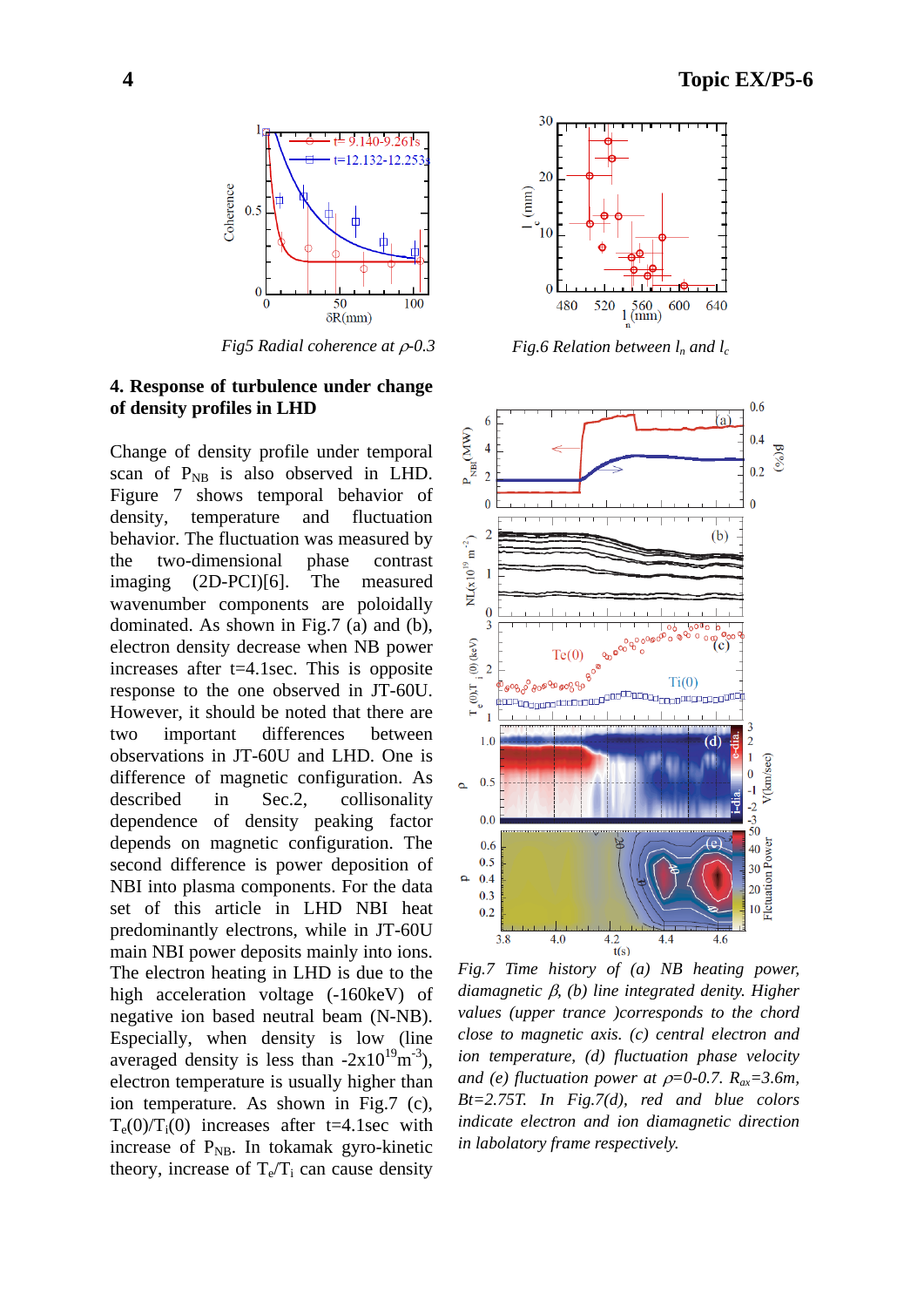flattening due to increase of thermo-diffusion, and fluctuation shifts from ITG to TEM. This theoretical prediction qualitatively account for density flattening caused by electron cyclotron heating (ECRH) [7]. Density flattening observed in LHD is similar to ECRH heating in tokamaks.

 As shown in Fig. 7 (d) and (e), fluctuation properties changed with reduction of density. Measured wavenumber was poloidally dominated, thus, poloidal phase velocity in laboratory frame was measured. As shown in Fig 7 (e), phase velocity inside last closed flux surface was directed to the electron diamagnetic (e-dia.) direction before increase of NB power then switch to the ion diamagnetic (i-dia.) direction after increase of  $P_{NB}$ . As shown in Fig. 7 (e), core  $(\rho=0.000, -0.7)$ fluctuation power increased after increase of  $P_{NR}$ .

 Figure 8 shows radial profile of radial electric field  $(E_r)$ , diffusion coefficient (D), convection velocity  $(V)$ ,  $n_e$ ,  $T_e$ profiles and fluctuation profiles at low  $(1.1$ MW, at t=4.0s) and high  $(5.6$ MW, at t=4.5s) NB power. The experimental values of D and V were estimated from density modulation experiments in this discharge. The radial electric fields were estimated from neoclassical ambipolar condition. The neoclassical values  $(E_r, D)$ and V) were estimated from



*Fig.8(a), (g) Radial profile of*  $E_p$  *(b), (h) D, (c),(i) V, (d),(j) ne Te, (e), (k) fluctuation power and (f), (l) fluctaution phase velocity. (a)-(f) are at low NB power (1.1MW at t=4.0s) and*   $(g)-(l)$  are at high NB power (5.6MW at  $t=4.5s$ ). *Neoclassical E<sub>r</sub>xB<sub>t</sub> roation velocities are indicated by black lines in Fig.8 (f) and (l).* 

GSRAKE code [8]. In Fig.8 (g), (h), (i), three different neoclassical values are shown at  $p>0.5$ . These are possible three roots of neoclassical ambipolar condition.

As shown in Fig.8 (d) and (j), the  $n_e$  profiles changed from peaked one to slightly hollow one. Especially reduction of density is very drastic at  $\rho < 0.7$ . The electron temperature increased around factor 1.5, however, temperature scale length, which is  $l_f=(1/T_e dT_e/dr)^{-1}$ , is almost constant. This is mainly due to the broad deposition of NB heating. It cannot be concluded from this data set if  $T_e$  profile in LHD is stiff like in tokamak. The change of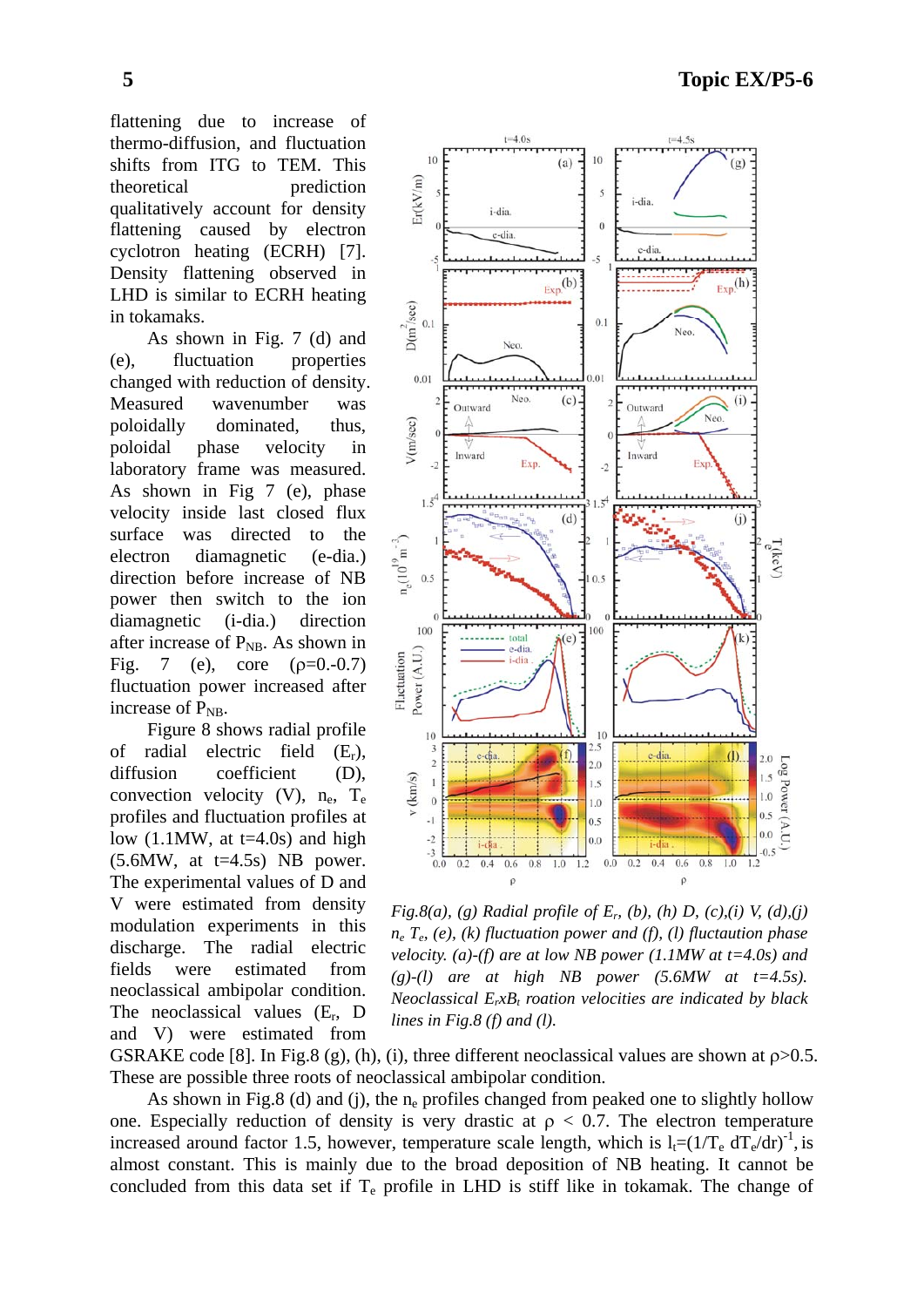density profile, which is from peaked to hollow, is caused by the increase of outward convection. The outward convection is likely due to outward diffusion, however,  $S(k)$  at  $p=0-0.7$ increase of thermo diffusion is not due to the reduction of  $l_t$  (since it is almost constant) but due to the change of  $T_e$ itself [9, 10]. The experimental diffusion coefficients are  $0.4$ larger than neoclassical values in whole region as shown  $0<sup>2</sup>$ in Fig.8 (b) and (h), although the difference of experimental D became closer to the neoclassical D at t=4.5s with higher  $P_{NB}$ . The inward directed pinch was observed at t=4s of low NB heating and this becomes

outward at t=4.5s with higher  $P_{NB}$ . The neoclassical V indicates outward at both case. As described in Sec.II, neoclassical effect can play role on density profile at  $R_{ax}$ =3.6m, which is same configuration of data in Fig. 7 and 8. Especially convection velocity in core region ρ<0.7 is comparable with neoclassical estimation and its  $\bf{0}$ 

 $k(mm^{-1})$ 

 $0.5$ 



-1

 $-0.5$ 

 $T_e$  dependence is similar in experimental and neoclassical values at  $R_{ax} = 3.6$ m [10].

As shown in Fig.8 (e) and (k), strongest fluctuation power existed at around  $p=1.0$ . This is similar observations to toroidal devices. But another peaks were observed at around  $p=0.4$  at both timing. As shown in Fig.7 (d),(e) and Fig.8 (e), (k), fluctuation power in core region increased with increase of NB power, increase of  $T_e/T_i$  and decrease of density. In addition fluctuation phase velocity changed from e-dia. to i-dia. direction in laboratory frame. The neoclassical  $E_rxB_t$  rotation velocity was shown in Fig.8 (f) and (l). According to neoclassical estimation, poloidal rotation is directed to the e-dia. direction both at  $t=4.0$  in  $\rho<1.0$  and at  $t=4.5s$  in  $\rho<0.5$ . Thus change of observed phase velocity from e-dia. to i-dia. direction at  $p<0.5$  can be due to change of phase velocity of fluctuation itself. Excluding  $E_rxB_t$  rotation, fluctuation phase velocity in plasma frame became almost zero at t=4.0s and turned to i-dia. direction at t=4.5s. Tokamak gyro-kinetic linear calculation shows switch from ITG to TEM with increase of  $T_e/T_i$ , which corresponds to change from i-dia, to e-dia. direction [7]. This does not agree with observations in LHD.

Figure 9 shows comparison of wavenumber spectrum in the core region ( $\rho$ =0-0.7), where density reduction was observed. The absolute value of the peak wavenuber is almost same  $(-0.2$ mm<sup>-1</sup>) with low and high P<sub>NB</sub>, although propagation direction switched.

#### **5. Discussion and Summary**

The particle flux  $\Gamma$  is written as follows:

$$
\Gamma = -D\nabla n_e + n_e V \tag{1}
$$

In plasma core region, particle source can be negligible in both devices as described in Sec. II, then, in steady state particle flux can be zero. Then we obtain the following equation.

$$
\frac{\nabla n_e}{n_e} = \frac{V}{D} \tag{2}
$$

The mixing length theory tells diffusion coefficient of turbulent media is proportional to mutli product of correlation length  $l_c$  and background flow velocity  $v_d$ . In magnetized plasma,

$$
6 Topic EX/P5-6
$$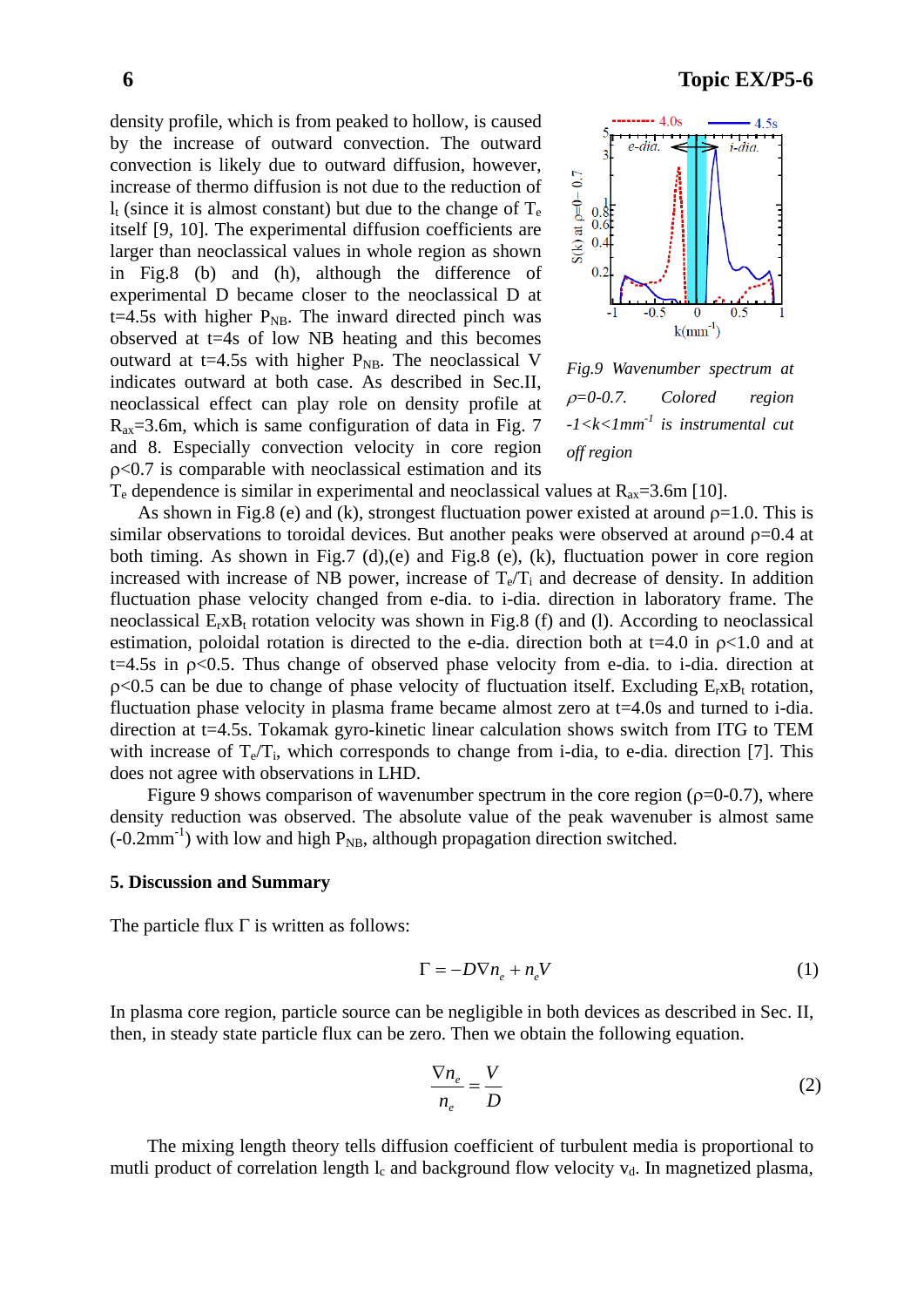$v_d$  is drift velocity and  $l_c$  is plasma minor radius for Bohm diffusion and  $l_c$  is ion Larmor radius for Gyro Bhom diffusion [11]. Then, the turbulent driven diffusion coefficient was estimated as follows.

$$
D = \alpha l_c V_d = \alpha l_c \frac{\nabla P_e}{en_e B_t} = \alpha l_c \frac{k_B T_e}{e B_t} \left( \frac{1}{n_e} \frac{dn_e}{dr} + \frac{1}{T_e} \frac{dT_e}{dr} \right)
$$
(3)

Here,  $\alpha$  was set to be 1/16, which is Bohm factor. In JT-60U,  $l_c$  was experimentally estimated from reflectometry measurements as described in Sec. 3. In LHD,  $l_c$  was estimated by  $l_c=2\pi/k$ , where k is measured peak wavenumber by using 2D-PCI. The measured k by the 2D PCI was dominated by poloidal components rather than radial components. The correlation length should be radial one in eq.(3), thus, the estimation of  $l_c$  in LHD assumed that wavenumber spectrum is isotropic in radial and ploidal direction. Then, the convection velocity was estimated from eq.(2) using D from eq.(3). These indicate rough estimation of turbulence driven diffusion coefficient and convection velocity.

The comparisons of turbulence driven D and V were done in the core region, where density profile changed under scanning  $P_{NB}$  in both devices. In JT60-U, normalized  $T_e$  and  $n_e$ gradients were estimated from two measurements point of YAG Thomson scattering at  $p=0.15$  and 0.5 as described in Sec. 3. In LHD, normalized  $T_e$  and  $n_e$  gradients are estimated at  $p=0.4$  from the profiles in Fig.8 (d) and (j). The peak wavenumber from Fig.9 was used for the estimation of  $l_c$ .

Table 1 shows summary of comparison of  $P_{NB}$ . Table 2 shows summary of comparison of turbulence driven D and V. Table 3 shows comparison of D and V in LHD from density modulation experiments and neoclassical estimation. The diffusion coefficients and convection velocities from density modulation experiments indicate the transport coefficients for total transport, which are sum of anomalous and neoclassical transport.

In JT-60U, both turbulence induced D and V increased with increase of heating power and V increases larger than D. The increase of D at higher  $P_{NB}$  is mainly due to the increase of  $l_c$ . The convection velocity increased higher than D. This is due to the larger  $V_d$  at higher  $P_{NB}$ . It is reasonable that D becomes higher with higher  $P_{NB}$  due to the power degradation effect. Higher increase of V than D with higher  $P_{NB}$  induced more peaked density profile.

On the other hands, in LHD both turbulence driven D and V decreased with increase of the  $P_{NB}$  as shown in table 2. The decrease of turbulence driven D at higher  $P_{NB}$  is due to constant peak wavenumber and reduction of  $V_d$ . The reduction of  $V_d$  is mainly due to the reduction of normalized  $n_e$  gradient. It is clear contrast that D for total transport increased at higher  $P_{NB}$  as shown in table.3. Core density reduced clearly, so, reduction of trubulence driven D does not account for experimental observation. The contribution of neoclassical D increases at higher  $P_{NB}$  as shown in Fig.8 (b) and (h). One of the possible interpretation is increase of D for total transport is mainly due to the increase of neoclassical diffusion. However, still D for total transport at higher  $P_{NB}$  is around factor five larger than neoclassical values at  $\rho$ =0.4.

From the previous results in LHD, the convection for total transport was comparable with neoclassical one. With higher  $P_{NB}$  reduce core density and collsionality becomes smaller, then, convection for total transport becomes closer to neoclassical values [2,10]. The fluctuation power in core region ( $\rho$ =0-0.7) increased with increase of P<sub>NB</sub> as shown in Fig.8 (e), (k) and Fig.9, however according to simple mixing model given by eq. (3), the turbulence does not contribute significantly in core region. This might be the reason of difference of collisonality dependence of the density peaking factor at  $R_{ax}=3.6$  m of LHD and that of JT-60U. Change of the fluctuation property is more moderate in LHD compared with JT-60U,